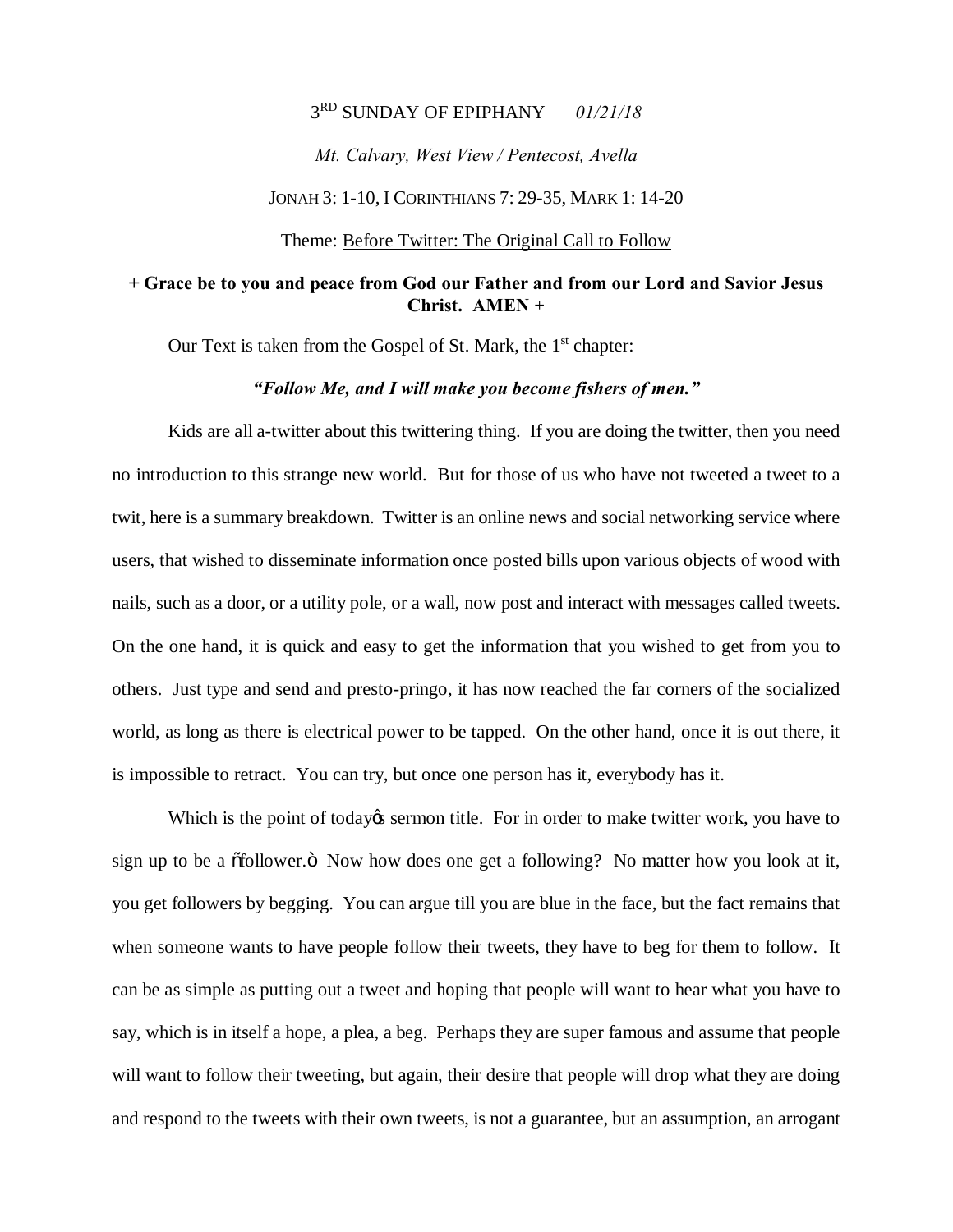form of hope, which is itself, a preemptive begging. Their hope is,  $\delta$  if you love me and look up to me as an idol, American or not, then follow my tweets! Make sure the notifications is on so you wond miss that 3am tweet from Club Cabana about which drink I am consuming with which ingredient mix I have concocted. $\ddot{o}$  Because, of course, we cannot *live* without *this* information!

Jesus does not have to beg to get people to follow Him. He simply speaks. It is the Word alone that moved these followers. Jesus did not have rock-star status to draw them; He did not have political savvy to attract them; He did not have mass movements of admirers to herald His presence 6 at least not like He had when He was born. Jesus was simple and direct,  $\tilde{o}$ *The time is fulfilled, and the kingdom of God is at hand; repent, and believe in the gospel.* This message of the kingdom that we have been long waiting for, has now come! God is with us, the King of Kings is gathering His people to Himself! His recompense is near, simply repent and believe, the Gospel!

This is the simple message we have been preaching for 2,000 years as the body of Christ! It is the Message that conservative Lutherans have been preaching for over 500 years! The same Words, the same approach, the same simplicity. Yet, if this is true, then why havengt we had the same success? Jesus spoke to Simon and his brother, Andrew,  $\tilde{\sigma}$ Follow me and I will make you **become fishers of men.**  $\ddot{o}$  Yet when we speak about the coming end, no one wants to hear us. Jesus must have had more than just a word. Well, what about Jonah? Jonah was told to arise and go to the heathen nation of Nineveh, and declare unto them a disturbing message,  $\delta$ *Yet, in forty days, and Nineveh will be overthrown!"* Three days it takes to get through this great city, and yet, in less than that, the message traveled throughout, and every person 6 even the great king 6 believed Jonahí wait, not Jonah, but God! They believed God!

The followers of Christ are not followers of man, but of God! It is God $\alpha$  Word that moves the hearts of the people, ready to repent and believe. If your evangelism is ineffective, is it possible

-2-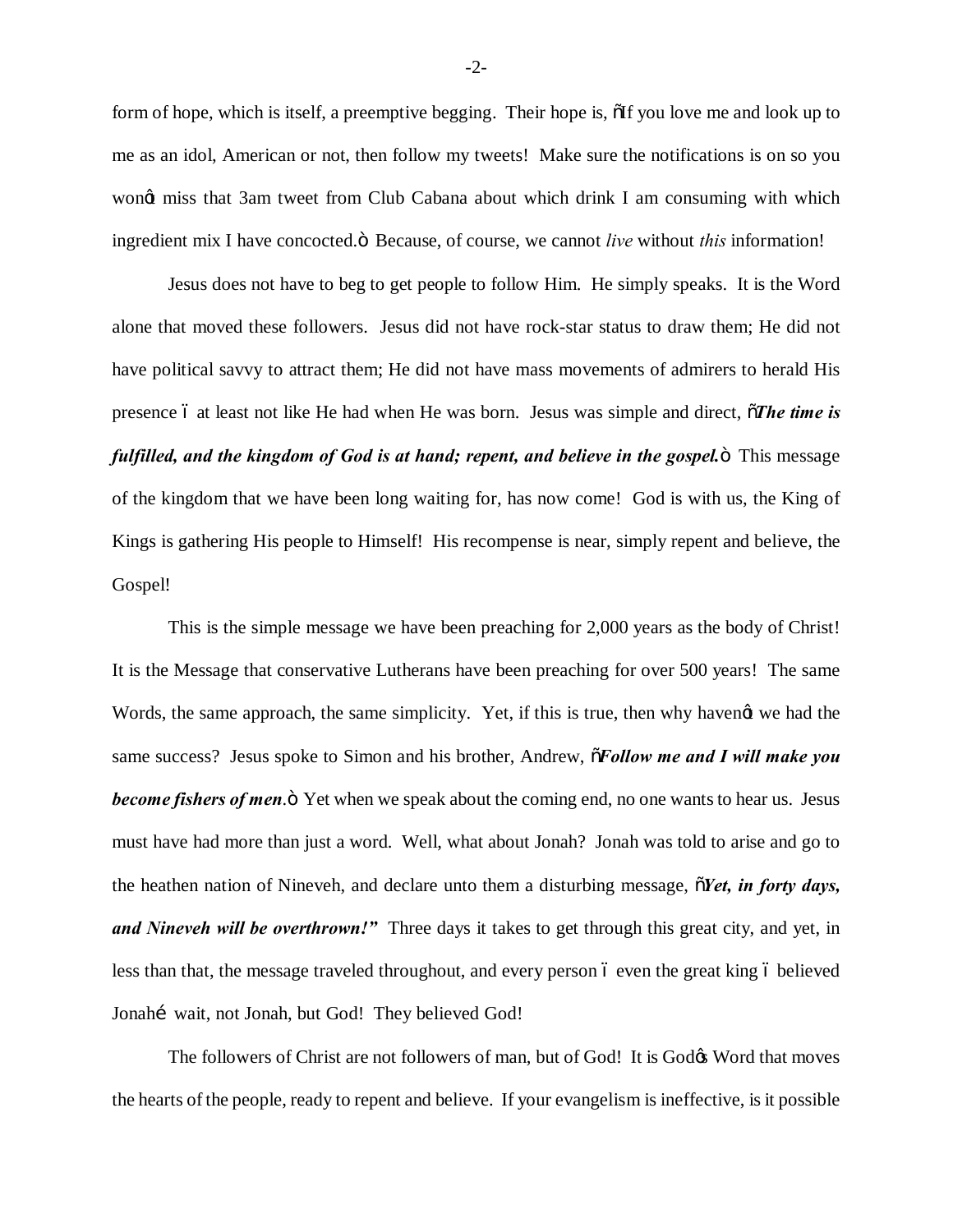that you are relying on your words, your interpretation, your desire to be followed and not the Words of God? It is the human sin that makes us desire people to follow us because we know what we are doing; we know we are right; we know what is best for everybody. Yet the Kingdom is increased not because of our work, but God $\alpha$  work. You and I cannot make the Word of God more palatable, the Word works itself through the workings of the Holy Spirit. So when we start to notice that our ego, our desire to make people listen to us, our need to increase in self image is getting in the way of the simple message of forgiveness and Salvation through the Cross of Christ alone, we need to stop, repent, and let God do His Work in making followers.

Jesus promised Peter and Andrew that if they would Follow Him, He would make them become fishers of men. Sometimes, when we are fishing, we catch nothing. Hey, It happens. Even Jesus was not able to convince the rich young ruler to follow Him, but that is why Jesus came preaching the good news. The Rich young ruler had been so enslaved to his sins that he did not want to follow Jesus. Jesus came to remove those sins from us with the death and dying on the cross so that man might be saved through the blood shed necessarily for Salvation. Jesus truly does love you and gave His life for you, and because He has saved you by faith alone, there is no more need to try and earn a spot in the good gracious of God, but by faith alone, believe and simply follow.

The message needs to be out there, and you are the new fisher-people! And since you were bought with a price, I guess you can say you are fisher-price-people. You are the new creation through your baptism that makes you believe the message that the Kingdom of God is at hand, and desire to preach said message to all to believe, for as Paul declares, "*the appointed time has grown very short*." Now the rest of this pericope may seem a bit convoluted, but it is quite understandable in light of the message of Christ. The Word of God is simple, and direct, and straight-forward. It needs no flowery language to dress it up, nor does it need extravagance to make it more attractive.